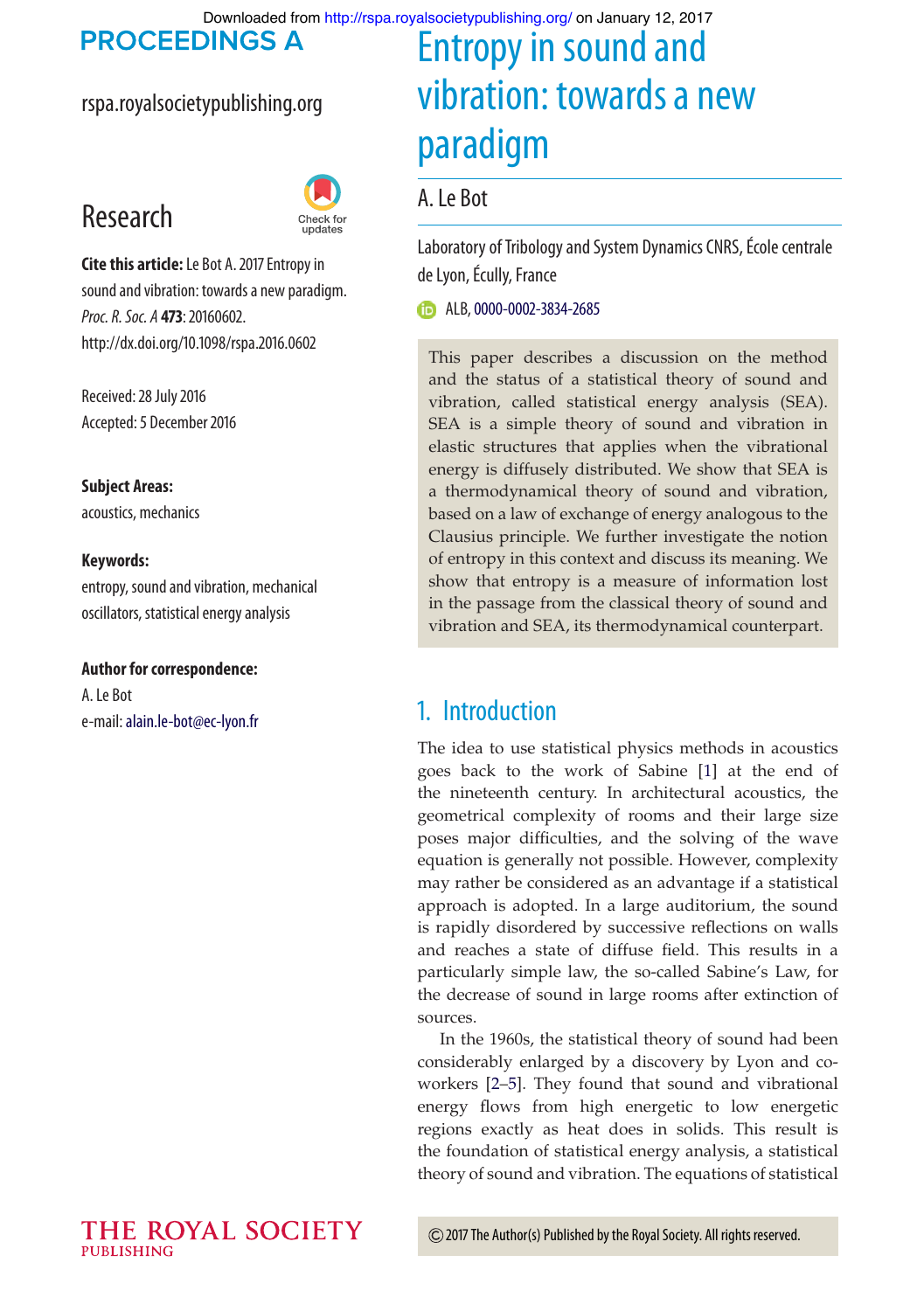**2**

energy analysis are based on an energy balance in each subsystem. The method is quite similar to the application of the first principle of thermodynamics. This allows a direct prediction of the vibrational energy of each subsystem provided that the vibrations are sufficiently disordered and have reached a state of diffuse field. This is the most restrictive assumption in statistical energy analysis.

The question of the second principle of thermodynamics in statistical energy analysis has been examined more recently [\[6–](#page-8-1)[10\]](#page-8-2). The main idea is that, because under certain conditions, vibrational energy may be assimilated to heat, it becomes possible to apply Clausius definition of entropy and therefore to introduce a vibrational entropy as well as a vibrational temperature. Several examples of exchange of entropy in mechanical oscillators or continuous systems have been studied in the literature [\[11](#page-8-3)[,12\]](#page-8-4). Some of them even show an apparent irreversible behaviour [\[13](#page-8-5)[,14\]](#page-8-6).

This article is a discussion on the status of entropy in statistical energy analysis with a particular emphasis on its meaning. The paper is organized as follows. Section [2](#page-1-0) presents the coupling power proportionality and the analogy with the Clausius principle. Section [3](#page-3-0) introduces the concept of entropy in statistical energy analysis, whereas its meaning in terms of information is discussed in §4. In §5, this question is further discussed but in the eyes of the reference theory in which statistical energy analysis is derived. Some concluding remarks are given in §6.

#### <span id="page-1-0"></span>2. Lyon's law and the Clausius principle

The fundamental law found by Lyon and co-workers [\[2–](#page-7-1)[5\]](#page-8-0) is related to energy flow in sets of mechanical linear oscillators. We shall call it coupling power proportionality. This law states that under certain conditions, the mechanical energy flows from 'hot' to 'cold' regions. This remarkable law suggests an analogy with Clausius principle in thermodynamics. This analogy is the foundation of a statistical theory of 'disordered' sound and vibration called statistical energy analysis. Before to discuss the status of this analogy, let us first introduce Lyon's result.

The most elementary form of the coupling power proportionality examines the power exchanged by two coupled oscillators. Let's define a set of mechanical resonators as shown in [figure 1](#page-2-0)*a*. Each oscillator consists of a moving mass  $m_i$ , a spring  $k_i$  and a dashpot  $c_i$ . The resonators are coupled through springs of stiffness *K* but not dashpot. The couplings are therefore conservative. The time-varying forces *fi*(*t*) applied to masses are assumed to be stationary random processes. Because the external forces are random, the kinetic and elastic energies of oscillators are also random functions of time. We shall denote by brackets ⟨*X*⟩ the random expectation of a quantity *X*, and we shall call it mean value of *X* for short. When the external forces are ergodic, the mean value ⟨*X*⟩ is also the time average of *X*. We set the following list of assumptions:

- all couplings are conservative,
- all couplings are weak  $\epsilon = K/\sqrt{k_i k_j} << 1$  and
- the forces are mutually uncorrelated white noises.

The last assumption means that the cross-correlation function of the forces  $f_i$  and  $f_j$  is  $R_{ij}(\tau)$  =  $\langle f_i(t) f_j(t+\tau) \rangle = S_i \delta_{ij} \delta(\tau)$ , where  $\delta_{ij}$  is Kronecker's symbol,  $\delta(\tau)$  is the Dirac function and  $\tau$  is the time delay. Equivalently, the cross-power spectral density is  $S_{ij}(\omega) = S_i \delta_{ij}$  and  $\omega$  is the circular frequency. Under the above conditions, it may be established, by applying Cauchy's theorem in complex analysis, that the mean kinetic and elastic energies are equal for each oscillator (see [\[15\]](#page-8-7) for a complete proof). Furthermore, it may be proved that the mean vibrational power  $\langle P_{12} \rangle$ , flowing from resonators 1 to 2 (the choice of these indices is just a convention), is proportional to the difference of the mean vibrational energies  $\langle E_1 \rangle$ ,  $\langle E_2 \rangle$ .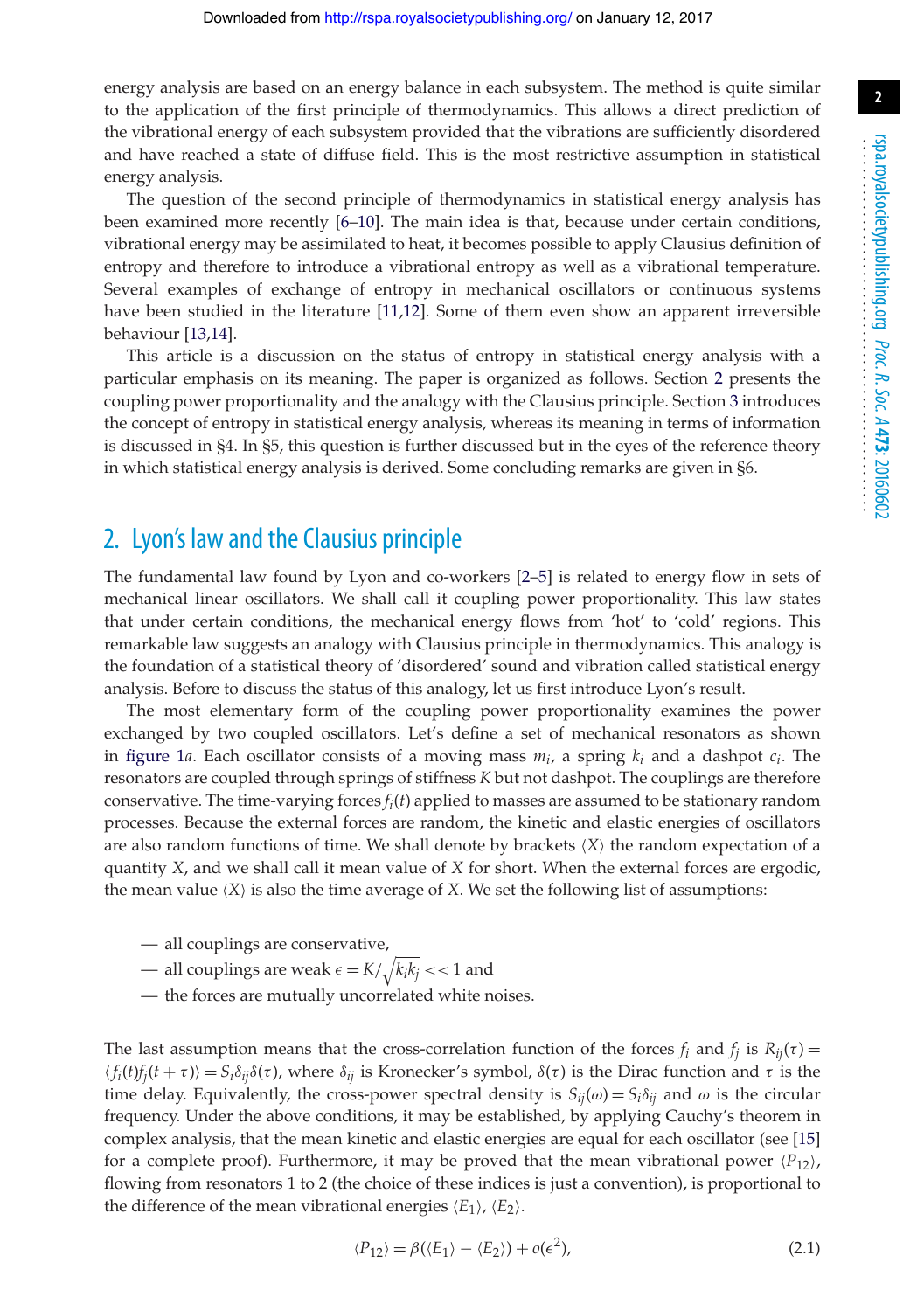

<span id="page-2-0"></span>**Figure 1.** (*a*) Mechanical resonators weakly coupled and loaded by uncorrelated random forces *fi*(*t*). (*b*) Energy exchange between groups of oscillators excited by rain-on-the-roof forces.

where

$$
\beta = \frac{K^2(\Delta_1 + \Delta_2)}{m_1 m_2 [(\Omega_1^2 - \Omega_2^2)^2 + (\Delta_1 + \Delta_2)(\Delta_1 \Omega_2^2 + \Delta_2 \Omega_1^2)]}.
$$
\n(2.2)

In equation (2.2),  $\Omega_i = \sqrt{(K+k_i)/m_i}$  are the 'blocked' natural frequencies of resonators and  $\Delta_i$  $c_i/m_i$  their half-power bandwidths. We observe that the proportionality factor  $\beta$  is a function of mechanical parameters of adjacent oscillators only although they belong to a larger set of oscillators. The coupling power proportionality is valid up to order two in the small parameter  $\epsilon$ . However, in the special case of a set containing only two oscillators, the result is exact.

This result can be generalized by considering groups of oscillators in interaction. The situation is shown in [figure 1](#page-2-0) $b$ . We constitute groups of  $N_i$  resonators, and we examine the net power exchanged by two such groups (also called subsystems). In each subsystem, resonators are uncoupled. They have different natural frequencies but the same mass *mi* and damping coefficient *ci*. In addition to the first three assumptions, we set the further assumptions:

- the power spectral density is identical for all resonators of a subsystem (rain-on-the-roof forces),
- the number of resonators is large in each subsystem  $N_i \gg 1$  and
- the internal damping is light.

Then, the coupling power proportionality takes the form

$$
\langle P_{12} \rangle = \beta \left( \frac{\langle E_1 \rangle}{N_1} - \frac{\langle E_2 \rangle}{N_2} \right) + o(\epsilon^2). \tag{2.3}
$$

The mechanical power flowing from subsystem 1 to subsystem 2 is proportional to the difference of modal energies  $\langle E_i \rangle / N_i$ , where  $\langle E_i \rangle$  is the mean vibrational energy of subsystem *i*. The result is again valid up to order two in  $\epsilon$ . The factor  $\beta$  now depends on all characteristics of the oscillators of the two subsystems in interaction.

The coupling power proportionality is not a result restricted to the study of discrete mechanical resonators. The generalization to flexible structures is straightforward. We know that the dynamics of a flexible structure can always be reduced to that of the eigenmodes. The modes are uncoupled and behave like resonators whose modal mass may be chosen arbitrarily. If the dissipation force acting on the flexible structure is of viscous type, then the half-power bandwidth of modes is also constant. The energy exchange between two flexible structures then reduces to the previous canonical problem of groups of uncoupled oscillators (normal modes form an orthogonal basis). Of course, some difficulties appear in this process. For instance, the analysis of energy exchange is confined to a frequency band  $\Delta\omega$  centred on the circular  $\omega$ . The number of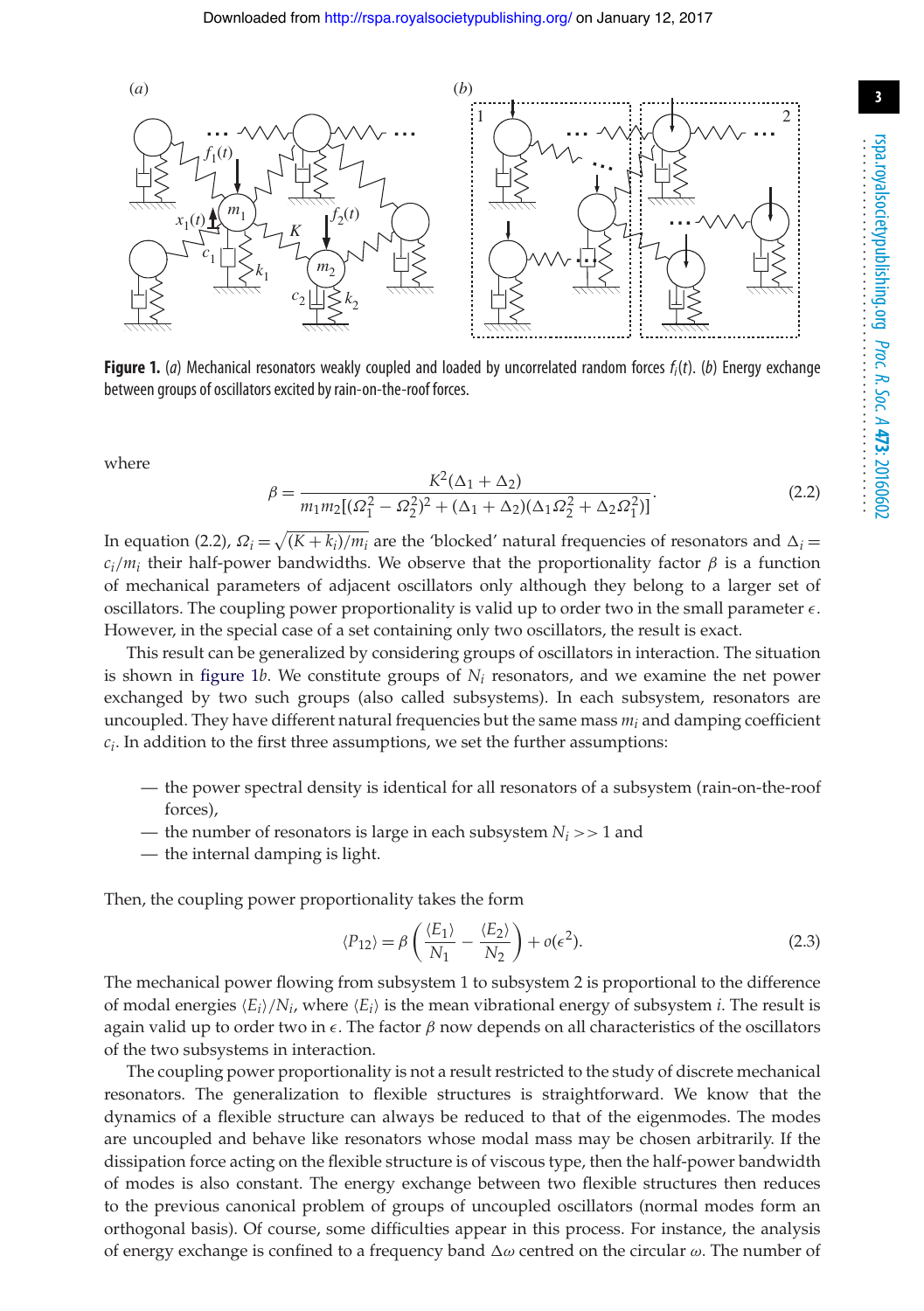modes within  $\Delta \omega$  is  $N_i = n_i \Delta \omega$ , where  $n_i$  is the modal density (per rad s<sup>-1</sup>). However, the main result is maintained (see [\[15\]](#page-8-7) or [\[16\]](#page-8-8) for details). Neglecting second-order terms, the Lyon law or coupling power proportionality is

$$
P_{12} = \omega \eta_{12} N_1 \left(\frac{E_1}{N_1} - \frac{E_2}{N_2}\right),\tag{2.4}
$$

where, from now on, we shall remove brackets for the sake of simplicity. The coupling loss factors, η*ij*, are functions of the mechanical characteristics of adjacent subsystems. There exact form is of no importance for the following discussion. However, a statistical estimation for two substructures of masses *M*<sup>1</sup> and *M*<sup>2</sup> coupled through a weak spring of stiffness *K* gives the following result:

$$
\eta_{12} = \frac{\pi K^2 n_2}{2\omega^3 M_1 M_2}.
$$
\n(2.5)

The coupling loss factors verify the reciprocity relationship  $\eta_{12}N_1 = \eta_{21}N_2$ .

Lyon's Law states that when flexible structures are excited by broadband random forces, the vibrational energy always flows from subsystems having a large modal energy to that with a lower modal energy. The Clausius principle states that when two bodies with different temperatures come into contact, heat flows from the hotter to the colder bodies. The analogy between Lyon's law and the Clausius principle is clear. In sound and vibration, the modal energy plays the role of temperature, so that it is meaningful to claims that even in sound and vibration the vibrational energy flows from 'hot' to 'cold' regions. Of course, there are several constraints for this result to be valid (the above list of assumptions). A careful study of these assumptions leads to establishing that all subsystems must be in diffuse field state (homogeneous and isotropic repartition of energy, see [\[17\]](#page-8-9)). This state of diffuse field may be interpreted as an equilibrium state with a constant temperature. The analogy is complete. In Lyon's Law, we put in interaction two mechanical structures in vibrational equilibrium. If the coupling is weak, the energy flows from 'hot' to 'cold' structure. In Clausius principle, we put into contact two bodies in thermal equilibrium, then heat flows from hot to cold bodies. Thus, in both principles, the equilibrium is reached in each body (diffuse energy density for vibrating structures, uniform temperature for hot solids) and an intensive quantity (modal energy or temperature) fixes the direction of power flow (vibrational power or heat).

The coupling power proportionality is a powerful tool to construct a statistical theory of sound and vibration. In statistical energy analysis, a complex structure is divided into simple mechanical components (beam, shell, acoustical cavities*...*) which are weakly coupled. A power balance for each subsystem reads  $P_i = P_{\text{diss}} + \sum P_{ij}$ , where  $P_i$  is the mean power supplied by external forces,  $P_{\text{diss}}$  the mean power dissipated by viscous forces and  $P_{ij}$  the power exchanged with other subsystems. If the state of diffuse field is reached in all subsystems, the coupling power proportionality (2.4) applies, and the power balance becomes

$$
P_i = \omega \left[ \eta_i E_i + \sum_{j \neq i} \eta_{ij} E_i - \eta_{ji} E_j \right],
$$
\n(2.6)

where  $\eta_i$  is a damping loss factor. Equation (2.6) is the foundation of statistical energy analysis. This gives a set of linear equations on the mean energies *Ei*. The resolution of equation (2.6) leads to the calculation of the mean vibrational energies in all components of the system provided that the injected powers and the coupling loss factors are known.

#### <span id="page-3-0"></span>3. Entropy in statistical energy analysis

The analogy of Lyon's law with the Clausius principle highlights the importance of the two extensive quantities *E* and *N*. From the coupling power proportionality and energy balance, it becomes possible to predict the energy levels in all subsystems without solving the wave equation in acoustics or other governing equations for structural components. One must say that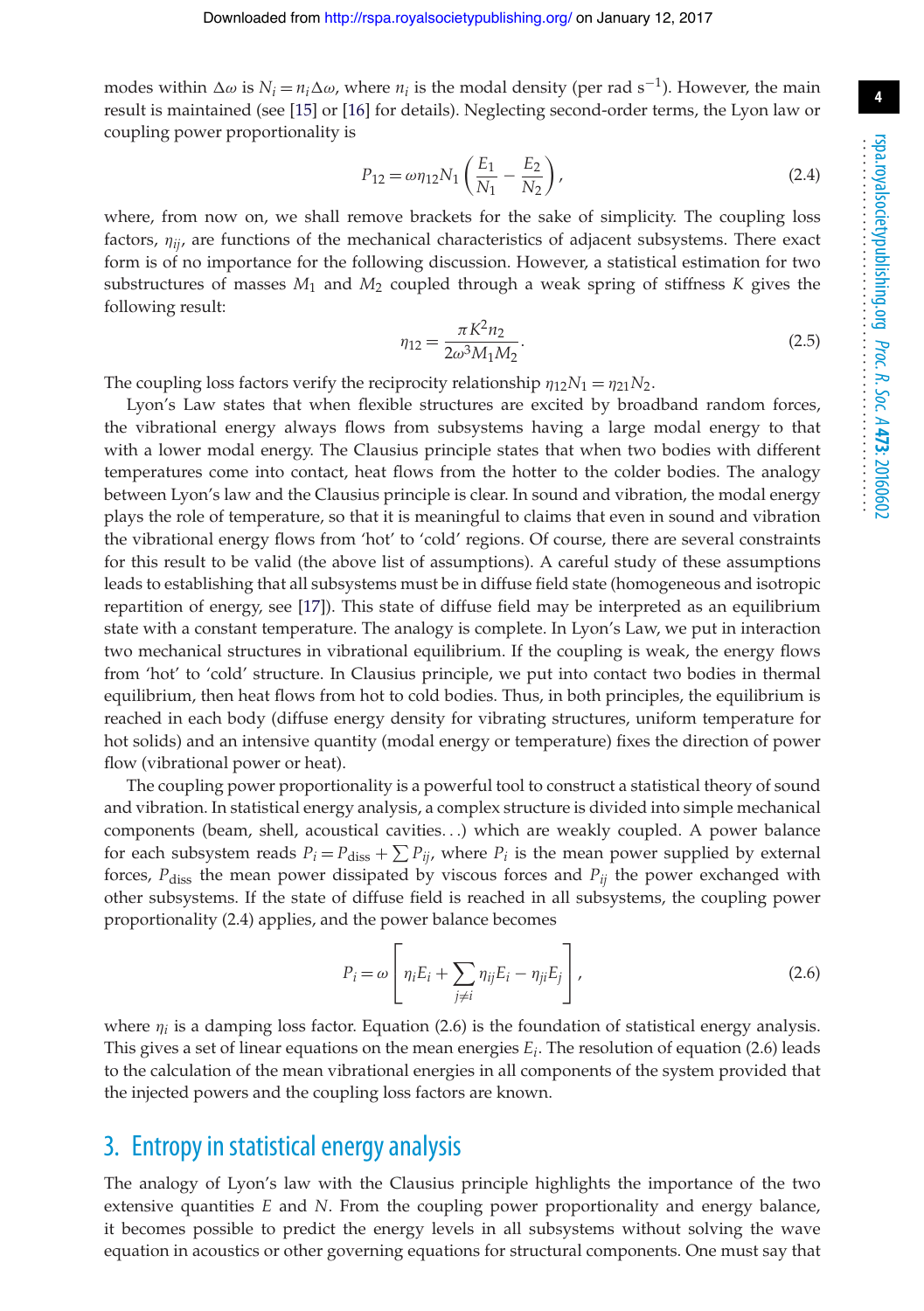all information available on a subsystem reduces to *E* and *N*, that is sufficient to provide a closed set of equations.

This is obviously a statistical theory that neglects the details. In particular, statistical energy analysis does not provide the information on the exact repartition of energy among modes at any time but just its mean value per mode. As in statistical physics, we arrive at the notions of macrostate and microstate. The macrostate is characterized by *E* and *N*, whereas a microstate is specified by the exact repartition of energy on modes. The most important task is to assess the number of microstates that correspond to a single macrostate.

This problem is a classical question in statistical physics. If we have *Z* energy quanta and *N* sites, the number of possibilities to arrange *Z* among *N* is

$$
W = \frac{(Z + N - 1)!}{Z!(N - 1)!}.
$$
\n(3.1)

Note that in this estimation the energy is undistinguishable, whereas the *N* sites are distinguishable. Before to derive an explicit relationship of entropy, let us estimate the two main numbers *N* and *Z* that appear in the previous expression in the context of acoustics.

In a room, the density of acoustical modes is  $n(\omega) = V \omega^2 / 2\pi^2 c_0^3$ , where  $c_0 = 340 \text{ m s}^{-1}$  is the sound speed. The number of modes whose frequency lie in an octave band  $\Delta \omega = \omega / \sqrt{2}$  is  $N = n(\omega) \Delta \omega$ . For instance, a small room of volume  $V = 45 \text{ m}^3$  contains  $N \approx 10000$  modes in the octave band 1 kHz. This number is of course larger for larger rooms or at higher frequencies. However, usually, the number of modes *N* in acoustics is of the order of few thousands up to several millions. This is very small compared with the usual number of atoms in statistical physics.

The acoustical energy may be assessed as follows. Consider the same room in which lies a noise of, say, 70 dB that is a root mean squared acoustical pressure of *<sup>p</sup>* <sup>=</sup> 2 10−<sup>5</sup> <sup>×</sup> 1070*/*<sup>20</sup> <sup>≈</sup> 60 mPa. The acoustical energy contained in the whole room is  $E = p^2 V / \rho_0 c_0^2$ , where  $\rho_0 = 1.3 \text{ kg m}^{-3}$  is the air density. One obtains  $E \approx 1 \mu J$ . At 1 kHz, the number of energy quanta is therefore  $Z = E/h\omega \approx$ 3.10<sup>24</sup> units where  $\hbar$  is Planck's constant.

It appears from this estimation that for ordinary situations in acoustics, the number of energy levels *Z* is considerably larger than the number of modes *N*. The sum *Z* + *N* − 1 differs from *Z* by a negligible term. Because the product  $(Z + N - 1)!/Z!$  contains exactly  $N - 1$  terms approximately equal to *Z*, we may write

$$
W = \frac{Z^{N-1}}{(N-1)!}.
$$
\n(3.2)

Let us now introduce the Boltzmann's entropy of a system whose number of microstates is *W*

$$
S = k_{\text{B}} \log W,\tag{3.3}
$$

where  $k_B$  is the Boltzmann's constant. By substituting equation (3.2) into equation (3.3) and using Stirling's approximation  $log(N - 1)! = (N - 1)log(N - 1) - (N - 1)$ , one obtains

$$
S = k_{\text{B}}(N-1)[\log Z - \log(N-1) + 1].\tag{3.4}
$$

Now, writing *N* instead of *N* − 1 and  $Z = E/\hbar\omega$ , we obtain [\[8\]](#page-8-10)

$$
S(E, N) = k_{\text{B}} N \left[ 1 + \log \left( \frac{E}{\hbar \omega N} \right) \right].
$$
 (3.5)

This is the final expression of entropy of a vibroacoustical system having energy *E* spread on *N* modes about the circular frequency  $\omega$ . Two fundamental physical constants appear in this relationship, the Planck constant *h* and the Boltzmann constant *k*<sub>B</sub>.

#### 4. Interpretation in terms of information

We have seen that Lyon's law allows us to construct a thermal theory of sound and vibration in which each subsystem is characterized by two and only two quantities which are the vibrational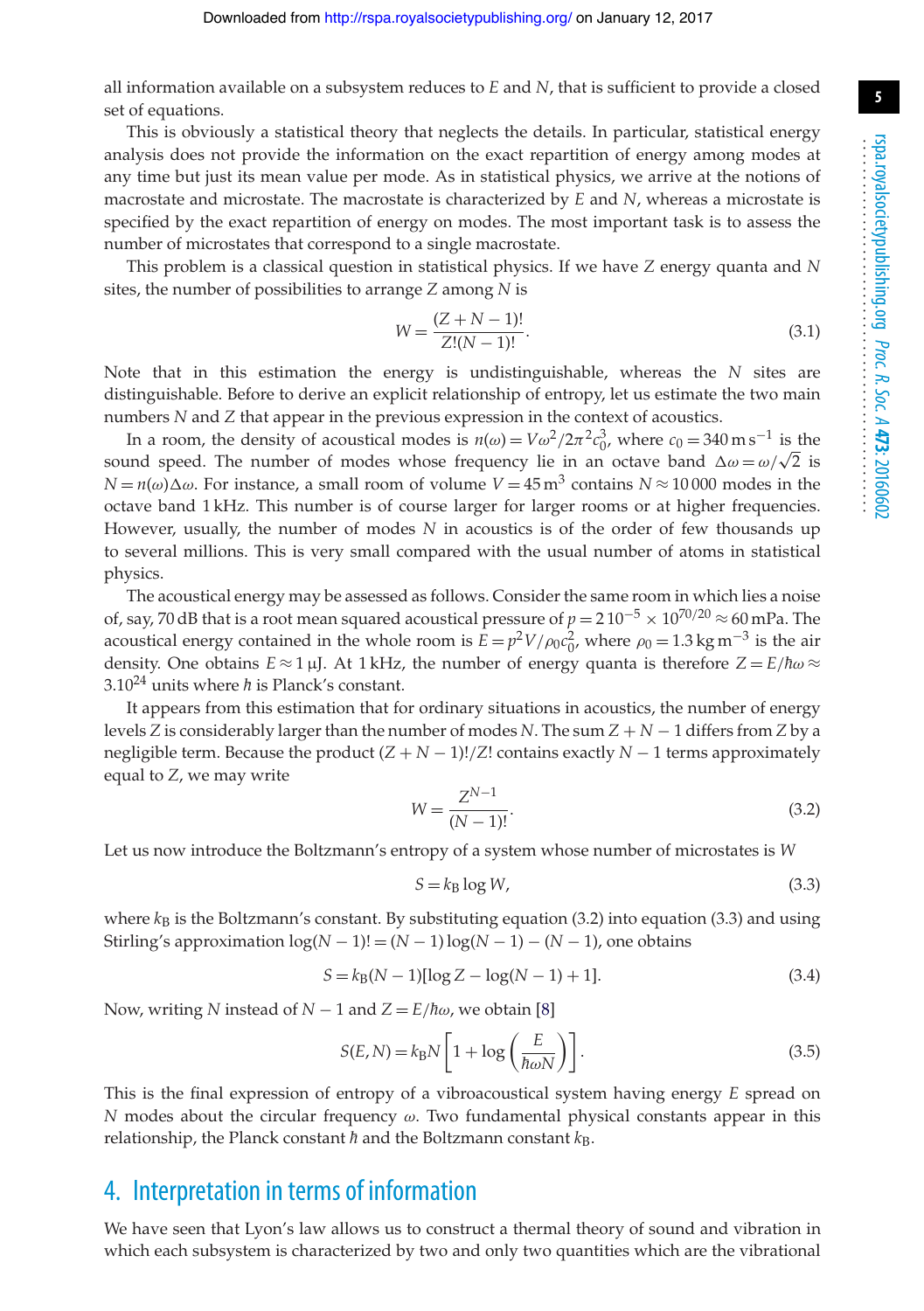energy *E* and the number of modes *N*. In statistical energy analysis, the state of a subsystem reduces to the knowledge of *E* and *N*, and no further information can be provided by the theory.

In the previous section, the entropy was introduced in statistical energy analysis in the same way as in statistical physics for Einstein's solid. In a solid, the energy is localized in atoms. Each atom behaves like a resonator whose discrete energy levels are  $E_k = (k + 1/2) \hbar \omega$ ,  $k = 0, 1, \dots$  by the rules of quantum mechanics. At the macroscopic scale, the state of the solid is specified by its total energy *E* and the number of atoms *N*. We may imagine a thought experiment which consists in measuring the exact energy of all resonators at a given time. This exact repartition of energy *E* on resonators defines the microstate. The gain of information acquired during this process is  $I = -\log p$ , where p is the probability of the microstate. Because all microstates are assumed to be equiprobable  $p = 1/W$ , where *W* is the total number of microstates. The gain of information is therefore  $I = \log W$ . It becomes clear that Bolzmann's entropy  $S = k_B \log W$  is a measure of information lost when we ignore the actual microstate of the solid.

In statistical energy analysis, the vibrational energy is not localized on atoms but on normal modes. The non-local character of modes does not raise any difficulty because they remain well identified by their natural frequencies and mode shapes. Modes are therefore discernable like atoms. Following the analogy with Einstein's solid, the entropy given in equation (3.5) is a measure of information lost when we ignore the actual repartition of energy on modes. This is exactly what happens in statistical energy analysis, and we can conclude that equation (3.5) gives the information lost in statistical energy analysis.

In this reasoning, we have tacitly assumed that a microscopic configuration is fully determined by the knowledge of the exact repartition of energy on modes. This raises the question of the definition of a microstate in classical physics. In acoustics, the vibrational field is the solution to the wave equation. This solution can always be developed in a series of normal modes. At any time, a mode has a kinetic energy that may be different from its elastic energy. This information on the repartition of the kinetic and elastic energies has not be taken into account in equation (3.5). Another point of view is to start from geometrical acoustics. Here, we consider geometrical acoustics in its strict sense that is when phase of rays has been neglected. The sound field may then be viewed as a sound particle gaze of speed *c*0. In this context, a microstate is rather defined by the specific energy density  $\rho$ (**x**, **v**) in the phase space (**x**, **v**), where **x** is the position and **v** the velocity of sound particles.

The problem of interpretation of equation (3.5) raises the question of the theoretical framework in which statistical energy analysis is interpreted as a derived theory. This is discussed in §5.

#### 5. Towards a new paradigm

Statistical energy analysis occupies a special place in physical sciences. Because several centuries, the general trend in physics is to construct more general theories whose range of application is enlarged. For instance, magnetism and electrostatics have been replaced by Maxwell electromagnetism which, in turn, has been replaced by Feynman quantum electrodynamics. In this process, the older theories remain operative but only within a certain domain of validity which may be delimited in the upper theory.

In acoustics, the oldest theory is certainly geometrical acoustics yet known by Ancient Greeks. The wave theory of sound initiated in the eighteenth century by D'Alembert generalizes geometrical acoustics while allowing to explain other phenomena such as diffraction, interferences and the existence of modes. In the wave theory, the validity of geometrical acoustics turns out to be the domain of short wavelengths. The validity of the geometrical acoustics is therefore limited by a lower frequency (the so-called Schroeder's frequency in room acoustics). To be complete, we must also mention that it exists also a upper frequency imposed by the limits of continuum mechanics.

The motivation of statistical energy analysis was exactly the converse. The fundamental laws of vibroacoustics were known for several decades at the beginning of statistical energy analysis. However, the former contributors raised the question of the applicability of classical sound and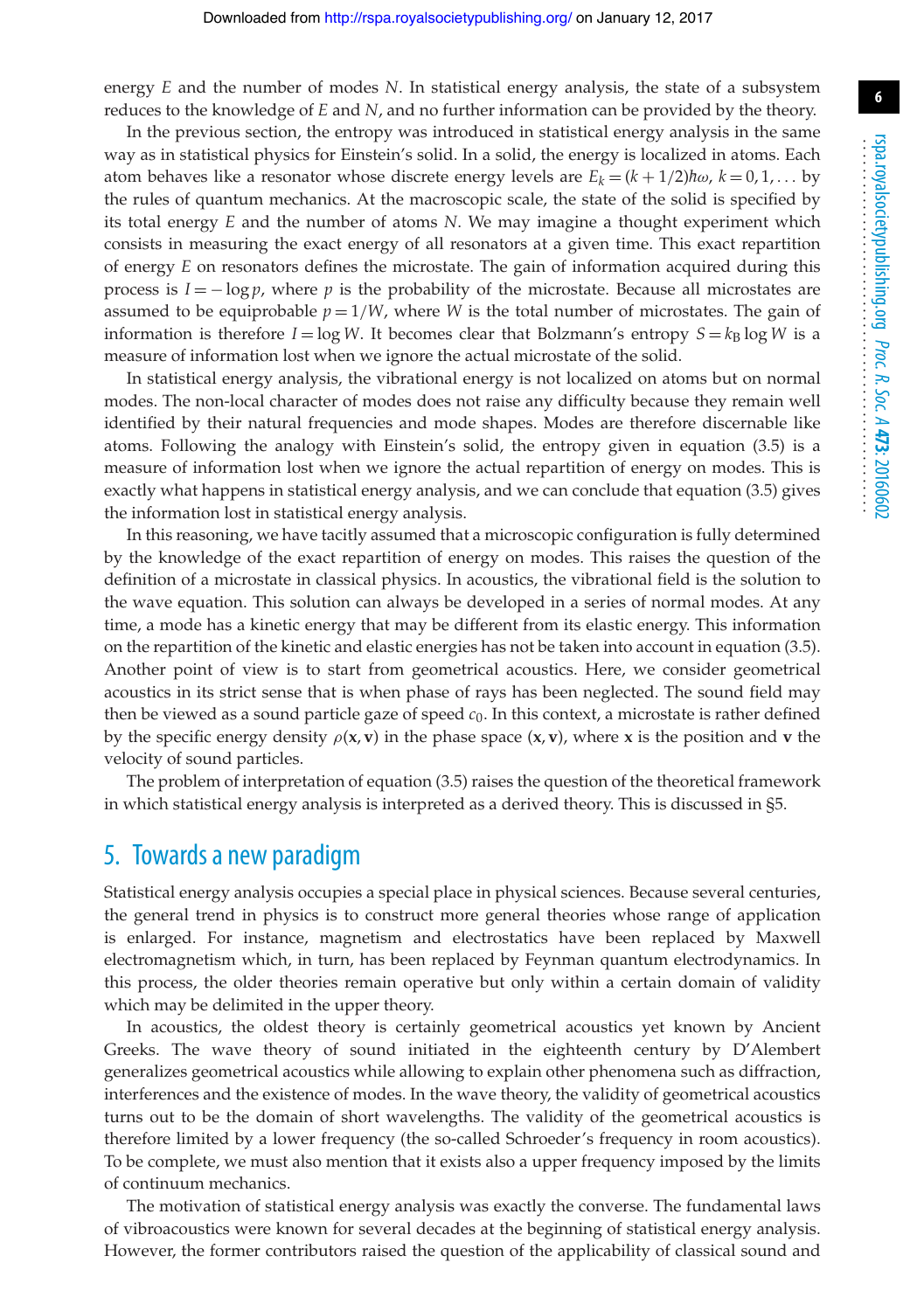

<span id="page-6-0"></span>**Figure 2.** Domains of validity statistical energy analysis (SEA, bottom right-hand corner), geometrical acoustics (RAYS, rightside) and the wave theory (WAVES, entire plane) in the  $\kappa$ ,  $\eta$ -plane of a thin rectangular plate in vibration. The isovalues give the relative standard deviation  $\sigma$  of vibrational energy.

vibration theory when the number of modes is very large, so large that a practical resolution of classical equations is unthinkable. The question was not that of correctness of the wave theory but rather its usefulness and relevance.

The construction of the theory was achieved through the discovery of the coupling power proportionality which enabled to set an analogy with Clausius principle in thermodynamics. This law highlights that under certain conditions, a thermalization of acoustical waves is possible. This law allowed the development of a thermodynamics of acoustical waves. Technically, a complex system is divided into several subsystems in diffuse field state. For all of them, the energy balance states the equality between the power delivered by external forces and the power lost by internal dissipation or exchanged with adjacent subsystems. This leads to a set of linear equations on subsystems energies. The solution gives the macroscopic repartition of vibrational energy among subsystems without solving the wave equation. This is a true thermodynamical approach of vibroacoustics based on the first principle.

The validity domain of statistical energy analysis is now well known [\[18\]](#page-8-11). The most important assumption is the diffuse field state that must be reached by all subsystems. For the sake of simplicity, we confine the discussion to a single subsystem. Let us examine the situation with only two controlled parameters chosen as the dimensionless wavenumber  $\kappa$  (number of wavelengths per mean-free-path) and the damping loss factor  $\eta$ . In [figure 2](#page-6-0) is plotted the relative standard deviation  $\sigma$  of the map of vibrational energy in a rectangular plate (the frequency bandwidth is an octave).  $\sigma = 1$  means 100% of spatial variation about the mean value. A small value of  $\sigma$ means a homogeneous field of energy inside the plate that may be interpreted as the diffuse field state. The validity domain of statistical energy density is therefore the region of small  $\sigma$ . This is the region in the bottom right-hand corner of [figure 2.](#page-6-0) It is characterized by large values of κ (high frequency or large number of modes) and small damping η. This last condition may be understood by remarking that when absorption is high, rays cannot propagate on long distances. They are reflected few times on boundaries before because they vanish rapidly and therefore rays cannot mix efficiently the energy. Similarly, the region of geometrical acoustics is delimited by its lowest frequency limit. This is the domain on the right-hand side of the vertical line in [figure 2.](#page-6-0) Finally, the domain of Love's equation of thin plate is the entire  $\kappa$ ,  $\eta$ -plane. This is the reference theory in this example.

The previous discussion on the validity domains highlights that it exists a strict hierarchy in the three theories. The largest one is the wave theory. It embodies geometrical acoustics as **7**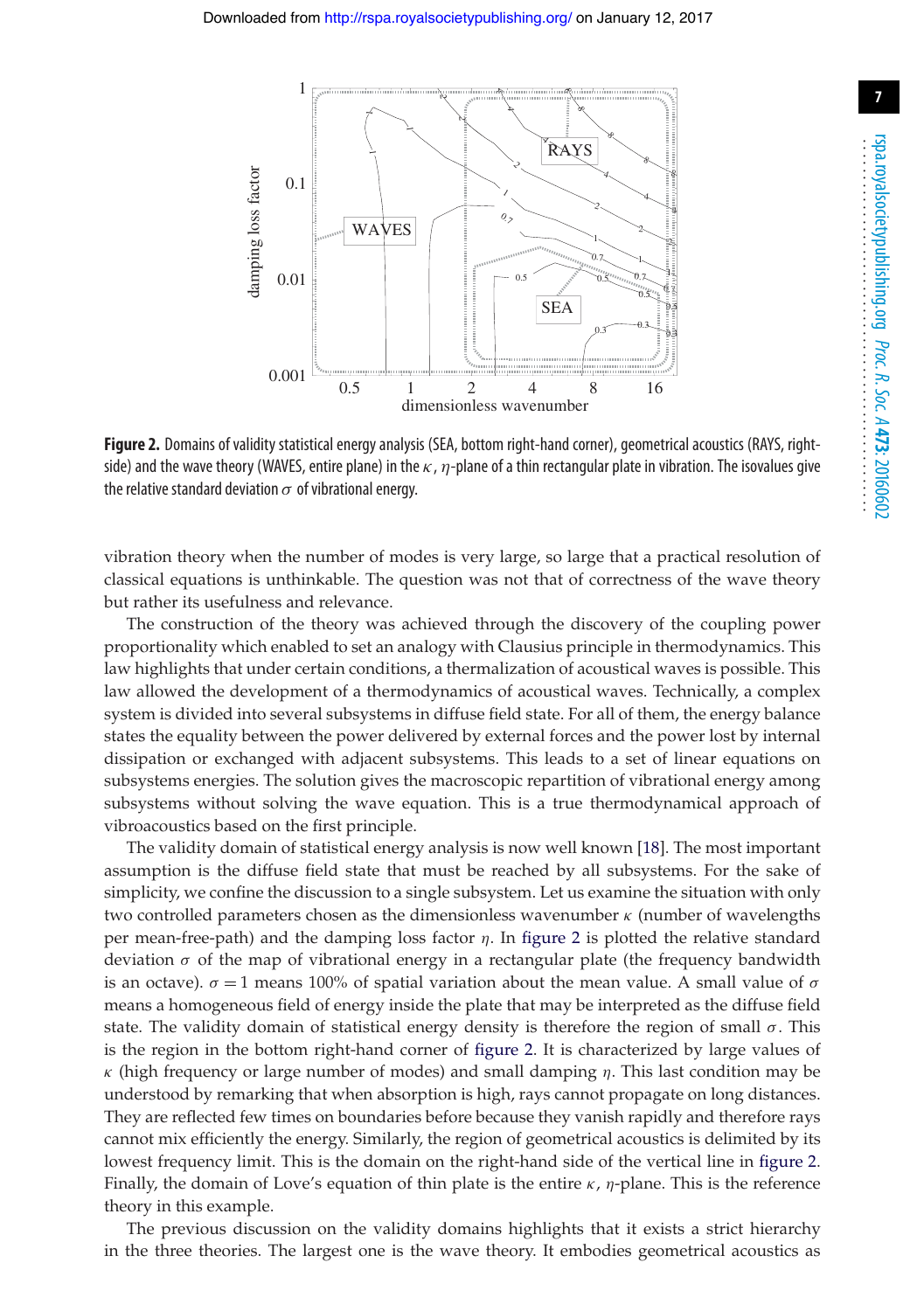an approximation at high frequencies. Geometrical acoustics may therefore be seen as a theory derived from the wave theory. However, it turns out that statistical energy analysis is also a subtheory of geometrical acoustics [\[19\]](#page-8-12). Statistical energy analysis is an approximation of geometrical acoustics when the damping is low. We therefore observe the following hierarchy: wave  $\rightarrow$  rays  $\rightarrow$  statistical energy analysis.

The originality of the historical construction of statistical energy analysis is that formerly it was not strictly necessary to set a further theory. Waves and rays both cover a large validity domain sufficient for all practical purposes of engineers. However, the discovery of the coupling power proportionality opened the door to a new field in sound and vibration, the domain of disordered vibrations. When a vibrating system is sufficiently disorganized, the state of diffuse energy emerges and leads to a simpler behaviour. The advantage of a special theory well suited to this domain is simplicity but not generality. The idea is to deliberately construct a theory as a special case of a larger theory, just for convenience. This is rather unusual in the history of physical sciences.

However, there exist other examples in physics. For instance, the research of a closed theory of turbulence in fluid mechanics falls within the same idea. Basically, the fundamental of fluid mechanics is known (Navier–Stoke equation). However, the domain of high Reynold numbers exhibits a particular behaviour of flow that is highly disordered. Although the behaviour of turbulent flow is embodied in Navier–Stoke equation, it is obviously of interest to set a statistical theory of turbulence. This theory is not yet fully established.

#### 6. Conclusion

We have shown in this article that the construction of statistical energy analysis, a sort of thermodynamics of sound and vibration, follows from a motivation rather from atypical in the history of physical sciences. The hierarchy of the three theories wave theory, geometrical acoustics and statistical energy analysis establishes a logical chain from the most general to the most particular theory. Each theory of this chain is a special case of the upper theory. The historical chronology in physics generally goes from the most particular to the most general theory. The reductionist programme in philosophy of science aims to find the logical link between existing theories and to construct a single framework theory to interpret them. However, the recent construction of statistical energy analysis represents a remarkable example of the reverse movement. Statistical energy analysis has been deliberately elaborated as a special case of a *previously existing* upper theory. There were therefore no theoretical requirement to set a new theory, but just a practical convenience to have at one's disposal a new simple theory that applies within a restricted but useful domain. This idea, which consists of increasing the number of special theories, establishes a new paradigm which rather falls within emergentism in philosophy of science.

Authors' contributions. A.L.B. conceived the mathematical model of entropy and its interpretation, wrote the paper and gave final approval for publication.

Competing interests. I declare I have no competing interests.

Funding. This work was supported by the CNRS and Labex CeLyA of Université de Lyon, operated by the French National Research Agency (ANR-10-LABX-0060/ANR-11-IDEX-0007). These supports are greatly appreciated.

Acknowledgements. The author acknowledges the referees for their positive comments.

## <span id="page-7-0"></span>**References**

- <span id="page-7-1"></span>1. Sabine WC. 1922 *Collected papers on acoustics*. Cambridge, MA: Harvard University Press.
- 2. Lyon RH, Maidanik G. 1962 Power flow between linearly coupled oscillators. *J. Acoust. Soc. Am.* **34**, 623–639. [\(doi:10.1121/1.1918177\)](http://dx.doi.org/doi:10.1121/1.1918177)
- 3. Newland DE. 1966 Calculation of power flow between coupled oscillators. *J. Sound Vib.* **3**, 262–276. [\(doi:10.1016/0022-460X\(66\)90095-2\)](http://dx.doi.org/doi:10.1016/0022-460X(66)90095-2)